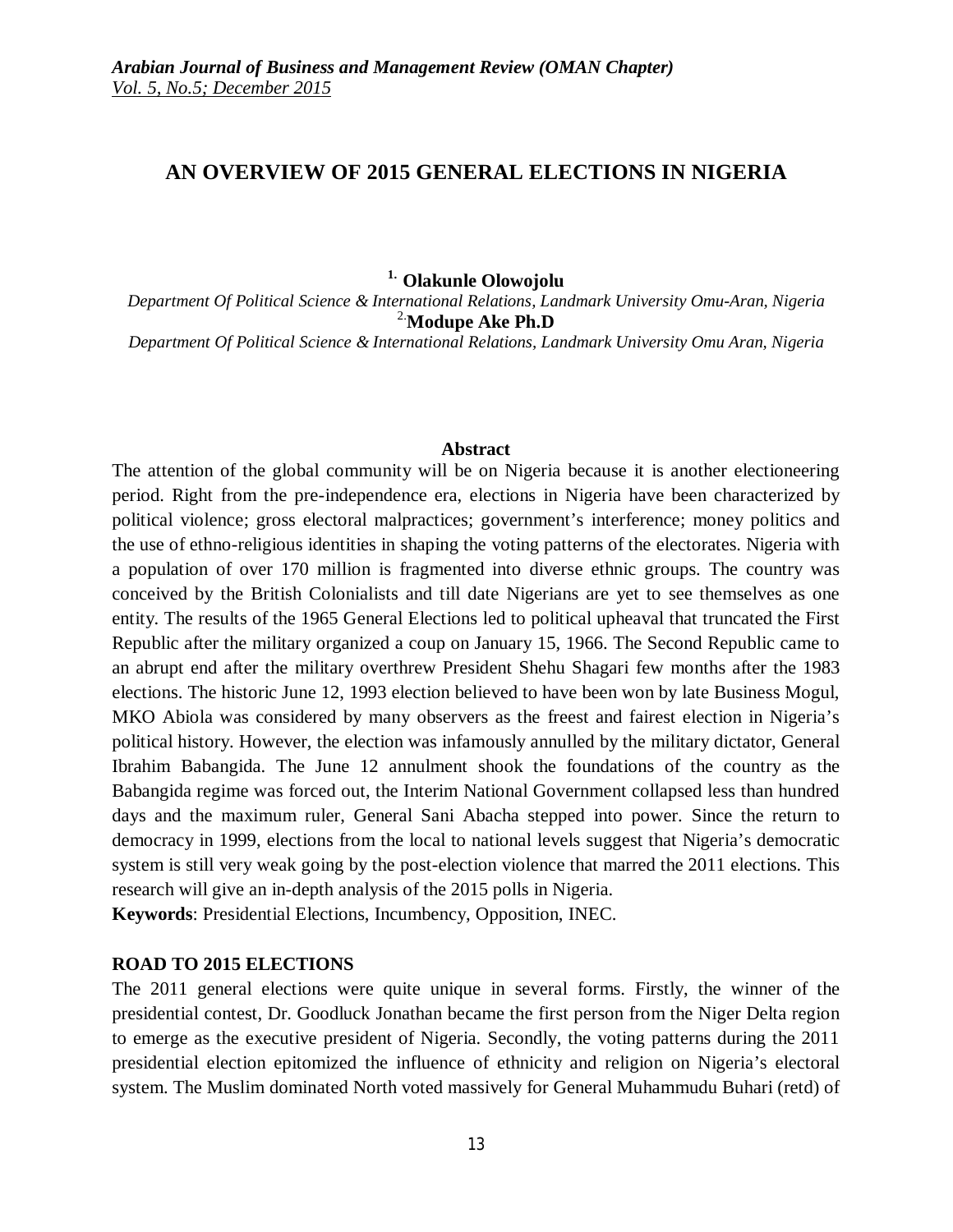the Congress for Progressive Change (CPC), while the Christian dominated South voted en masse for Dr. Jonathan of the ruling party, People's Democratic Party (PDP) respectively. Thirdly, the post-election violence that erupted after the announcement of Jonathan as winner claimed the lives of about 800 innocent people in Northern Nigeria (Human Rights Watch, 2011).

Between 2011 and 2015, Nigeria had gone through tough times. The escalation of Boko Harm Insurgency in the North, high rate of unemployment, widespread corruption, fragmentation within the major parties and the misconduct of frontline politicians through hate campaigns put the most populous black nation on the spot light both locally and internationally.

There were grave concerns over the conduct and possible outcome of the elections by concerned citizens and the international community. A former Minister of Foreign Affairs, Prof. Bolaji Akinyemi appealed to the major contestants of the presidential election to sign a Memorandum of Understanding (MOU) that will commit them to control their supporters against violence after the 2015 general elections (Punch, December 22, 2014). Similarly, the National Peace Committee for the 2015 General Elections led by former military ruler, General Abdulsalami Abubakar (retd) facilitated peace accord between General Buhari (retd) and President Jonathan (Punch, March 26, 2015).

Concerned that Nigeria could burst into flames, America's Secretary of State, John Kerry flew to Lagos to discuss about the 2015 elections with President Jonathan and General Buhari (retd) respectively (New York Times, January 25, 2015).

The election fever got to its peak after the Independent National Electoral Commission (INEC) announced the postponement of the general elections due to security challenges in the Northeastern zone. The presidential election was shifted from February 14 to March 28, while the governorship and state legislative elections will hold on April 11, 2015 (Vanguard, February 8, 2015). According to INEC, Nigeria's electoral body, 68, 833, 476 Nigerians will be eligible to vote in the 2015 general elections (This Day, 2015 from proposal). Out of the over 68 million registered voters, about 56, 431, 255 people collected their Permanent Voters Cards (PVCs) as indicated by INEC (Vanguard, March 24, 2015).

### **2015 PRESIDENTIAL ELECTION:**

Nigeria's 2015 presidential election was the fifth in a row since the military left the political scene in 1999. PDP which has been the ruling party since 1999 faced its toughest opposition in APC which was formed on February 6, 2013 with the merger of Action Congress of Nigeria (ACN), Congress for Progressive Change (CPC), All Nigeria People's Party (ANPP) and a faction of the All Progressive Grand Alliance (APGA) (The Nation, May 29, 2015).

The March 28 presidential election was quite successful albeit, there were hitches in some polling units across the country due to late the arrival of electoral materials and the ineffectiveness of the Smart Card Readers. Former military ruler, General Muhammudu Buhari (retd) emerged as winner of the presidential election. The election was the fourth time running that Buhari will be contesting as a presidential aspirant. Buhari won with a total number of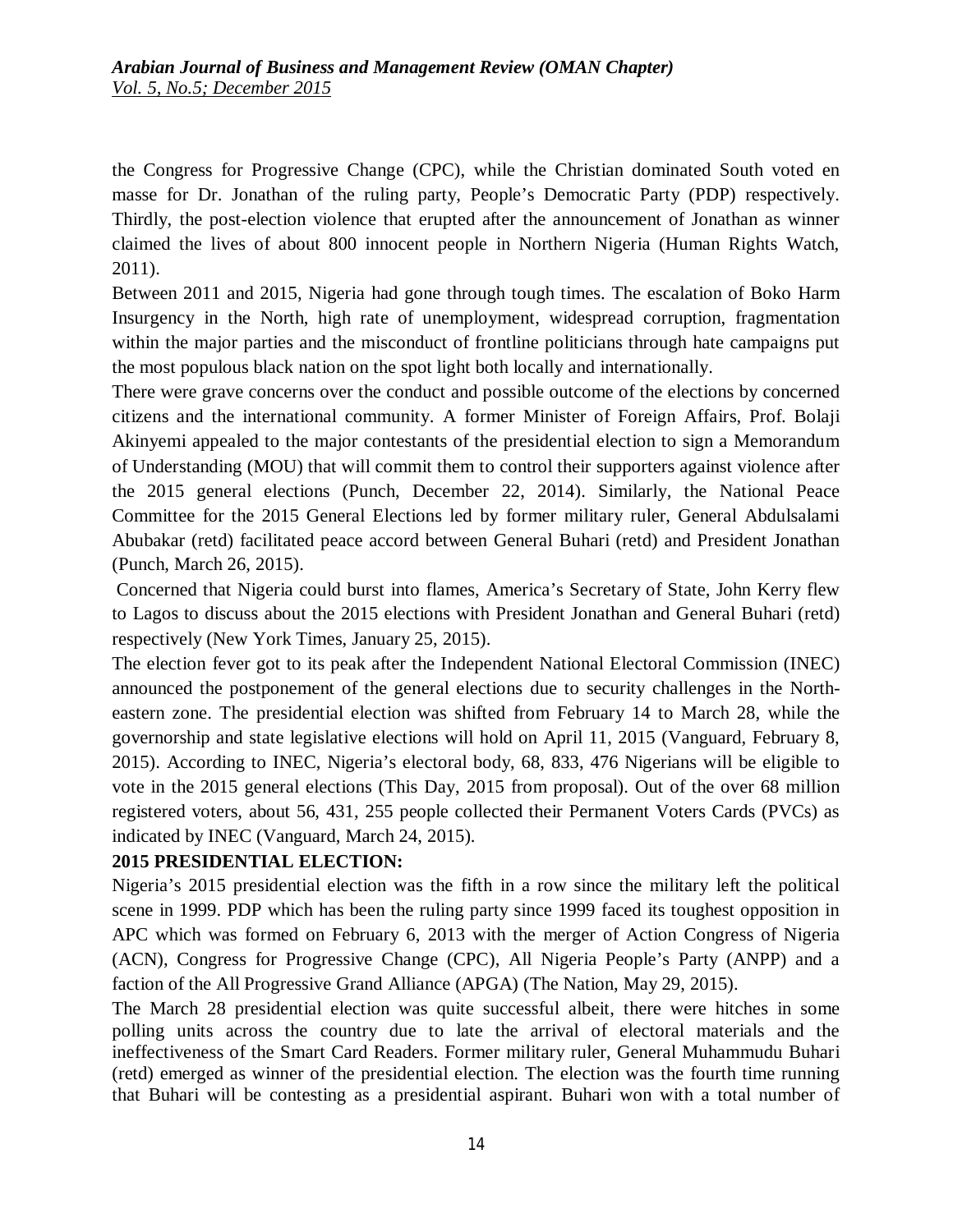### *Arabian Journal of Business and Management Review (OMAN Chapter) Vol. 5, No.5; December 2015*

15,424,921 votes as against Goodluck Jonathan's 12,853,162 votes (INEC website). Buhari's historic victory marked the triumph of democracy as it was the first time that an opposition party will upstage the incumbent government in Nigeria through legitimate means.

Figure 1 Map of 2015 presidential election



Source: Inec

 $B|B|C$ 

The breakdown of the 2015 election results show that Buhari won in 21 states of the federation, while Jonathan won in 15 states and the Federal Capital Territory (FCT). In 2011, Buhari won in 12 states in Northern Nigeria, while Jonathan got the highest number of votes in 23 states and the Federal Capital Territory. Osun State was the only exception as it was won by the presidential candidate of the defunct Action Congress of Nigeria (ACN), Mallam Nuhu Ribadu.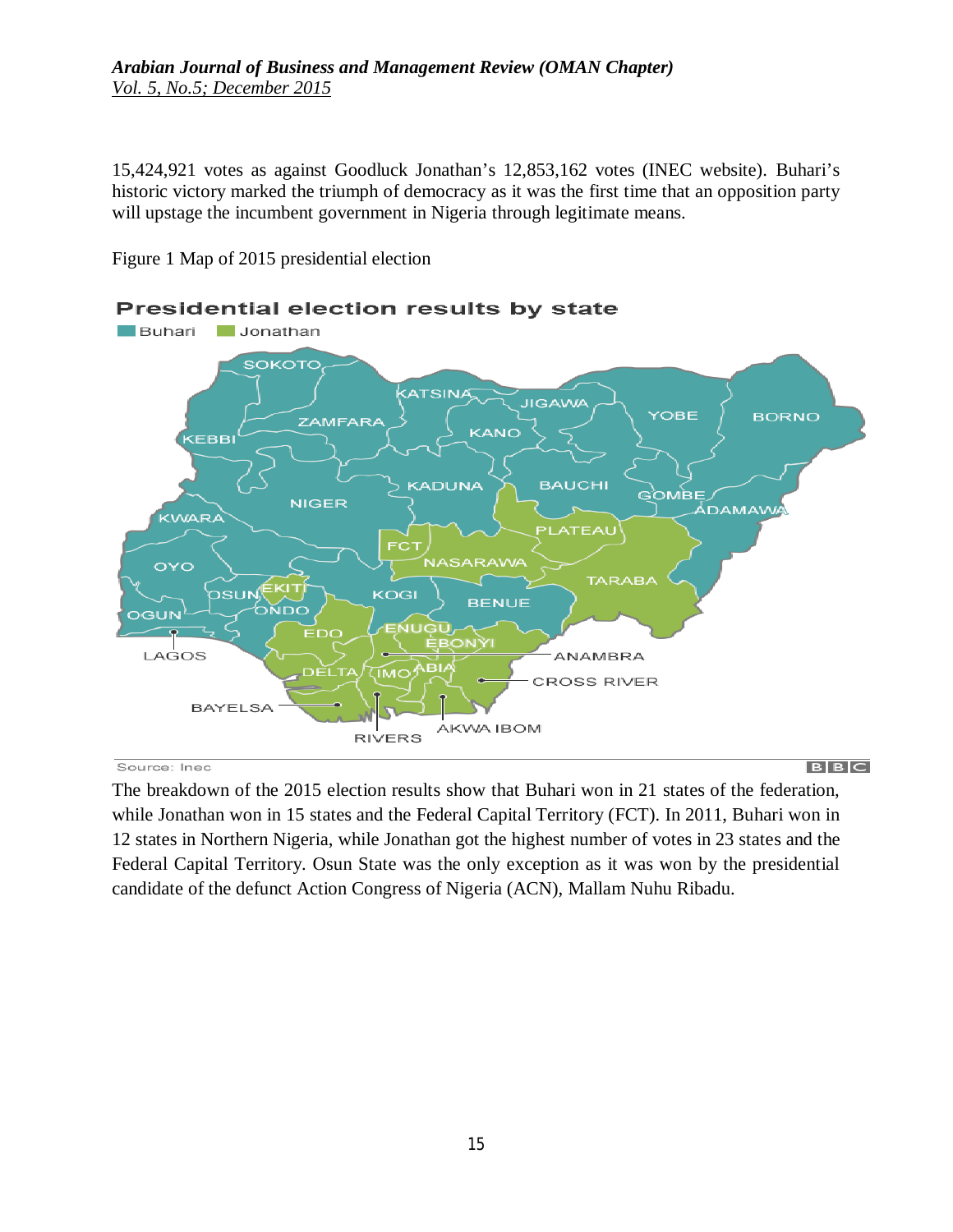

Figure 2 Map of 2011 presidential election

At the 2015 presidential poll, Jonathan (PDP) lost 8 states that it won in four years ago to Buhari (APC). The states include; Adamawa; Kwara; Kogi; Benue; Oyo; Ondo; Ogun and Lagos. Jonathan also lost in Osun as it happened in 2011. However, Ekiti was the only Southwestern state that Jonathan won in 2015. On the other hand, Buhari won massively in the 12 states he won in 2011 as the presidential candidate of CPC. The states include; Sokoto; Kebbi; Zamfara; Niger; Kaduna; Katsina; Kano; Jigawa; Bauchi; Gombe; Yobe and Borno.

At the 2015 presidential election, Jonathan won 14 states and the FCT, a repeat of the 2011 election. The states include; Edo; Delta; Bayelsa; Rivers; Imo; Abia; Enugu; Ebonyi; Akwa Ibom; Anambra; Cross River; Plateau; Nasarawa and Taraba.

Right from the first republic, ethnicity and religion have been key elements that influence voting patterns of Nigerians. Same goes for the 2015 presidential election.

The Muslim dominated North voted massively for Buhari, a native of Daura in Katsina State, while the Christian dominated South-South and South-East regions voted massively for Jonathan who hails from Bayelsa, a state in the South-South. The South-Western states contributed to the victories of Jonathan in 2011 and Buhari in 2015 respectively. The Yoruba ethnic group was all out for Jonathan in 2011, but their voting pattern in 2015 favoured Buhari largely because of the merger that brought Yoruba dominated ACN and the Hausa/Fulani dominated CPC together in forming APC.

Source: Independent National Electoral Commission Nigeria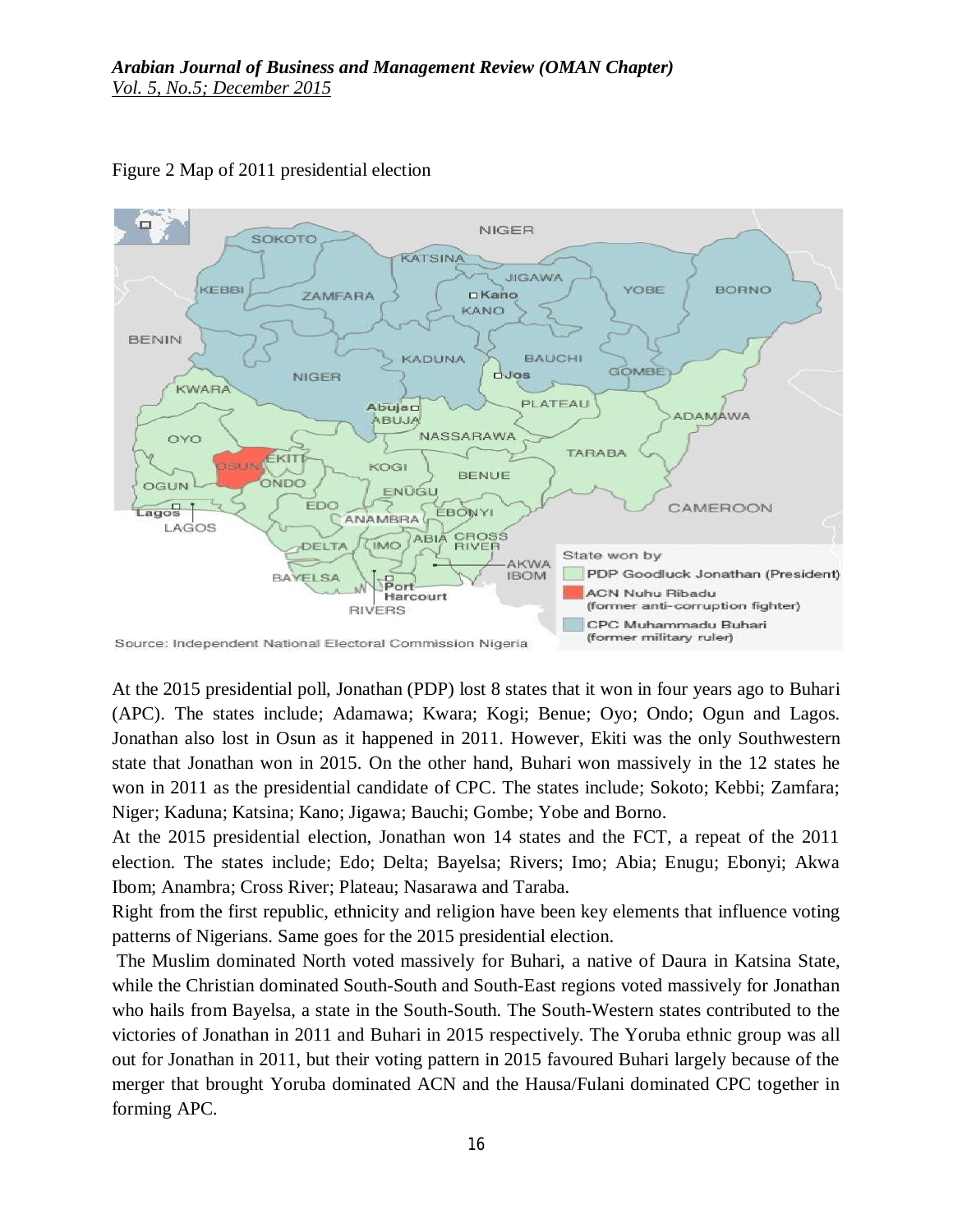### **GUBERNATORIAL AND NATIONAL ASSEMBLY ELECTIONS:**

At the gubernatorial elections held in 29 states on April 11, 2015, APC recorded sweet victories in 19 states, while PDP won in 10 states as shown in Table 1. APC got majority seats at the National Assembly. Out of 109 senatorial seats, APC won 64 beating PDP which had 45 seats. At the House of Representatives, APC got 225 seats while, PDP got 125 seats and other parties such as Labour Party, All Progressives Grand Alliance and Accord Party shared the remaining 10 seats. It must be noted that the erstwhile ruling party, PDP has produced all the Speakers of the House of Representatives and Senate Presidents since 1999. However, with the opposition party sweeping the polls, the leadership of the National Assembly will emerge from APC.

#### Table 1 2015 Gubernatorial Election Results

|                | <b>State</b>       | Governor                      | Party/Winner | <b>APC</b> | <b>PDP</b> |
|----------------|--------------------|-------------------------------|--------------|------------|------------|
| $\mathbf{1}$   | Abia               | Okezie Ikpeazu                | <b>PDP</b>   |            | 264,713    |
| $\overline{2}$ | Adamawa            | Jibrilla Bindo                | <b>APC</b>   | 205,576    | 46,519     |
| 3              | Akwa Ibom          | <b>Udom Emmanuel</b>          | <b>PDP</b>   | 89,865     | 996,071    |
| $\overline{4}$ | Bauchi             | Barr. Mohammed Abubakar       | <b>PDP</b>   | 654,934    | 282,650    |
| 5              | Benue              | <b>Samuel Ortom</b>           | <b>APC</b>   | 413,803    | 173,165    |
| 6              | <b>Borno</b>       | Kashim Shetima                | <b>APC</b>   | 473,543    | 25,640     |
| 7              | <b>Cross River</b> | <b>Senator Benedict Ayade</b> | <b>PDP</b>   | 53,983     | 342,016    |
| 8              | Delta              | Senator (Dr.) Ifeanyi Okowa   | <b>PDP</b>   | 67,825     | 724,680    |
| 9              | Ebonyi             | Eng. Dave Umuahi              | <b>PDP</b>   | 27,853     | 289,867    |
| 10             | Enugu              | Ifeanyi Ugwuanyi              | <b>PDP</b>   | 43,839     | 482,277    |
| 11             | Gombe              | Gov Ibrahim Dankwambo         | <b>PDP</b>   | 205,132    | 285,369    |
| 12             | Imo                | Gov Rochas Okorochas          | <b>APC</b>   | 416,996    | 320,705    |
| 13             | Jigawa             | Alhaji Badaru Abubakar        | <b>APC</b>   | 648 045    | 479 447    |
| 14             | Kaduna             | Nasir El Rufai                | <b>APC</b>   | 1,117,635  | 485,833    |
| 15             | Kano               | Abduallhi Ganduje             | <b>APC</b>   | 1,546,434  | 509,726    |
| 16             | Katsina            | Aminu Masari                  | <b>APC</b>   | 943,085    | 476,768    |
| 17             | Kebbi              | Atiku Bagudu                  | <b>APC</b>   | 477,376    | 293,443    |
| 18             | Kwara              | Gov Abdulfatah Ahmed          | <b>APC</b>   | 295 832    | 115 220    |
| 19             | Lagos              | Akinwunmi Ambode              | <b>APC</b>   | 811,994    | 659,788    |
| 20             | <b>Nasarawa</b>    | Umaru Tanko Almakura          | <b>APC</b>   | 191 463    | 114 674    |
| 21             | Niger              | Abubakar Sani-Bello           | <b>APC</b>   | 593, 702   | 239, 772   |
| 22             | Ogun               | Gov. Ibikunle Amosun          | <b>APC</b>   | 306,998    | 201,440    |
| 23             | Oyo                | Gov. Abiola Ajimobi           | <b>APC</b>   | 327,310    | 79,019     |
| 24             | Plateau            | Barr. Simon Lalong            | <b>APC</b>   | 564, 913   | 520, 627   |
| 25             | Rivers             | Nyesom Wike                   | <b>PDP</b>   | 124, 846   | 1,029,102  |
| 26             | Sokoto             | Speaker Aminu Tambuwal        | <b>APC</b>   | 647,609    | 269,074    |
| 27             | Taraba             | Darius Ishaku                 | <b>PDP</b>   | 275,984    | 369,318    |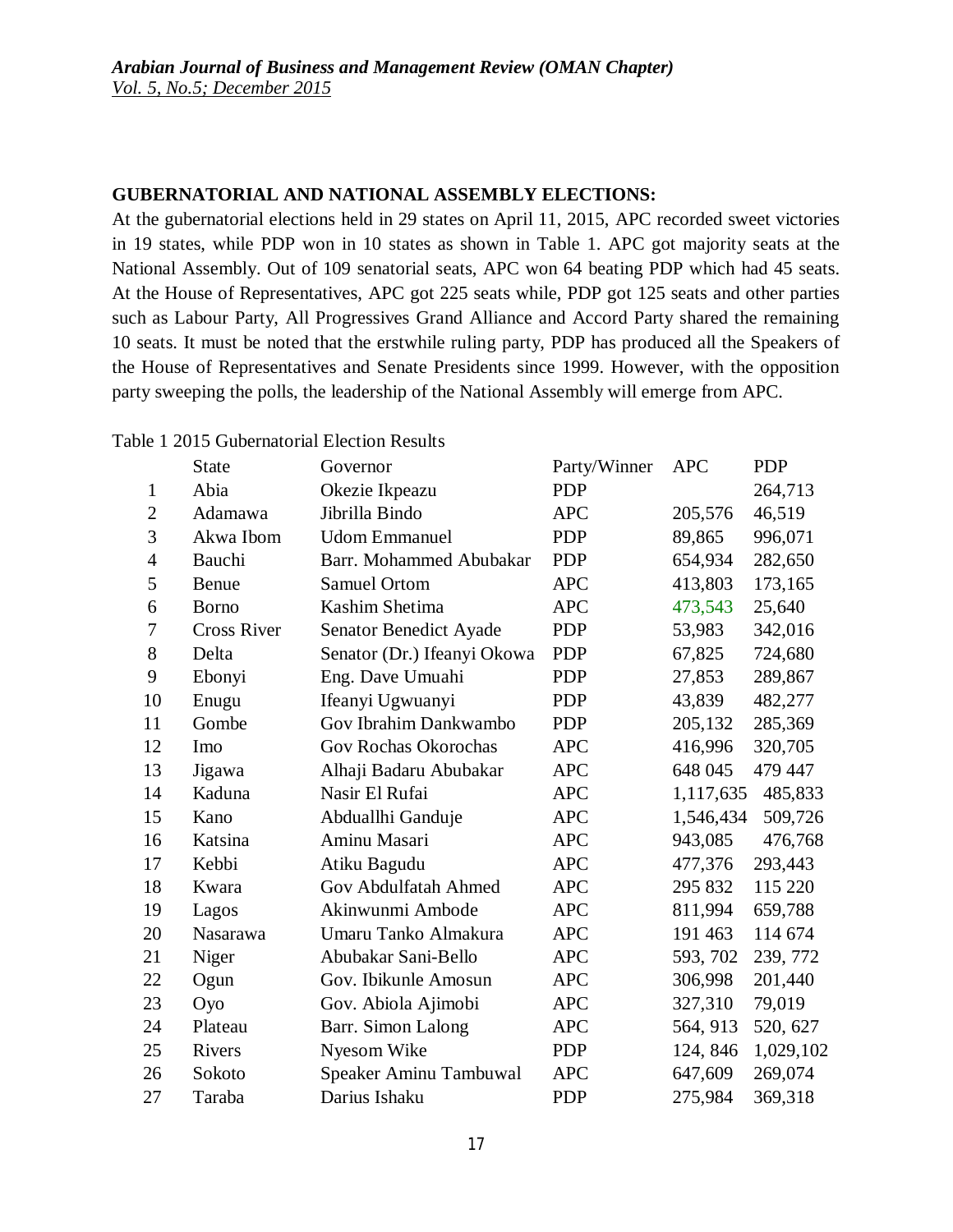| 28.                                                                                         | Yobe    | Gov Ibrahim Gaidam | APC - | 334,847 179,700  |  |  |  |  |  |
|---------------------------------------------------------------------------------------------|---------|--------------------|-------|------------------|--|--|--|--|--|
| 29                                                                                          | Zamfara | Gov Abdulaziz Yari | APC.  | 716.964 201, 938 |  |  |  |  |  |
| Source: APC website- See more at: http://apc.com.ng/index.php/2015-elections/2015-official- |         |                    |       |                  |  |  |  |  |  |
| election-results-nigeria-governors#sthash.oWmZwhOR.dpuf                                     |         |                    |       |                  |  |  |  |  |  |

### **WOMEN AND THE 2015 NIGERIAN ELECTIONS:**

Few women got elective positions during the 2015 general elections. Out of the 14 contestants for the presidency, only one was a female. At the House of Representatives, just 14 women got voted in, while the remaining 346 are men. Only 7 women will serve as senators in Nigeria's  $8<sup>th</sup>$ National Assembly comprising of 109 senators. Like in other elections, no woman has broken the jinx of winning gubernatorial election in Nigeria; however, 4 women were elected as Deputy Governors in states such as Lagos, Rivers, Ogun and Enugu respectively.

|         | Table 2 Women Representation in 1999, 2003, 2007, 2011 and 2015 General Elections in |  |  |  |  |  |
|---------|--------------------------------------------------------------------------------------|--|--|--|--|--|
| Nigeria |                                                                                      |  |  |  |  |  |

| S/             | <b>POSITION</b>     | NO OF          | NO OF          | NO OF          | NO OF        | NO OF         | NO OF         |
|----------------|---------------------|----------------|----------------|----------------|--------------|---------------|---------------|
| N              |                     | <b>AVAILAB</b> | <b>WOMEN</b>   | <b>WOME</b>    | <b>WOME</b>  | <b>WOME</b>   | <b>WOME</b>   |
|                |                     | LE SEATS       | <b>ELECTED</b> | N              | N            | N             | N             |
|                |                     |                | IN 1999        | <b>ELECT</b>   | <b>ELECT</b> | <b>ELECTE</b> | <b>ELECTE</b> |
|                |                     |                |                | ED 2003        | ED IN        | D IN          | D IN          |
|                |                     |                |                |                | 2007         | 2011          | 2015          |
|                | <b>PRESIDENCY</b>   |                | <b>NIL</b>     | <b>NIL</b>     | <b>NIL</b>   | <b>NIL</b>    | <b>NIL</b>    |
| 2              | <b>SENATE</b>       | 109            | 3              | $\overline{4}$ | 8            | 7             | 7             |
|                |                     |                |                |                |              |               |               |
| 3              | <b>HOUSE OF</b>     | 360            | 12             | 21             | 23           | 26            | 14            |
|                | <b>REPRESENTATI</b> |                |                |                |              |               |               |
|                | <b>VES</b>          |                |                |                |              |               |               |
| $\overline{4}$ | <b>GOVERNORSHI</b>  | 36             | <b>NIL</b>     | <b>NIL</b>     | <b>NIL</b>   | <b>NIL</b>    | <b>NIL</b>    |
|                | P                   |                |                |                |              |               |               |

Source: Author's input

## **INEC SCORECARD:**

The conduct of the 2015 general elections was far better than the previous elections held in 1999, 2003, 2007 and 2011. The current Chairman of the Independent National Electoral Commission (INEC), Prof. Attahiru Jega showed that he was neither a partisan nor a stooge to Nigeria's political elites. Under his leadership, Nigeria adopted the use of Permanent Voter Card (PVC) and Smart Card Readers in order to curb electoral fraud.

During the presidential and National Assembly elections on March 28, many of the card readers failed to accredit voters successfully. As the tension grew, INEC ordered its electoral officers to do manual accreditation in the affected polling units. The development led to continuation of the exercise in some places the next day, while voters in some areas voted into the night. Despite the uproar over the hitches recorded in the presidential and National Assembly elections, INEC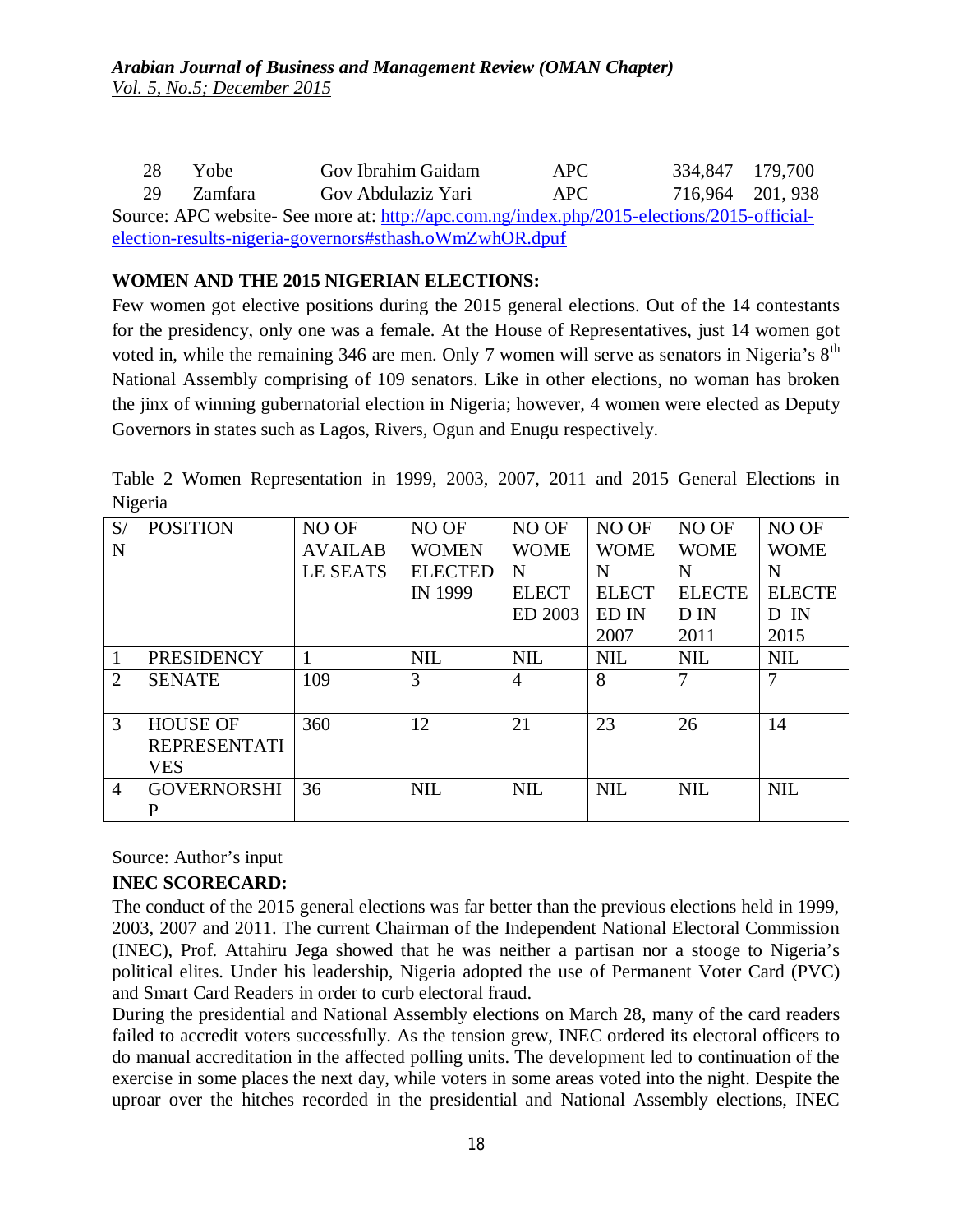insisted that only its card reader would be used, again, for the governorship and state Houses of Assembly elections on April 11 (Punch, May 3, 2015). The general elections received positive remarks from election observers such as ECOWAS, EU, AU and the Commonwealth (Leadership, April 24, 2015).

# **CONCLUSION AND RECOMMENDATIONS**

The 2015 general elections have been concluded and a new government led by President Muhammudu Buhari has been sworn-in on May 29, 2015. Since the end of the polls, many Nigerians have been basking in the euphoria of the successful transfer of power from one civilian administration to another democratically elected government. Right now, Nigeria is enjoying good will from the international community because of the outcome of the general elections.

Going forward, Nigeria should emulate countries such as Estonia, Namibia and Brazil that have used e-voting successfully. The introduction of PVCs and Card Readers into the 2015 general elections reduced electoral fraud and time wasting. That is an indication that Nigeria can improve through the adoption of advanced ICT in the conduct of elections.

INEC still needs to undergo continuous restructuring especially in areas such as staffing and staff development. INEC should boast of a workforce that is well qualified and efficient. The training of staff is required especially as new technologies are beginning to displace the old methods of conducting elections.

# **REFERENCES**

Adamu, S. (2015), Appraising The Success of 2015 Elections, Leadership, April 24. http://leadership.ng/features/428153/appraising-the-success-of-2015-elections

Adetayo, O. (2015), Jonathan, Buhari meet again, sign peace accord, Punch, March 26.

Baiyewu, L. (2015), 2015 elections: An X-ray of INEC, Punch, May 3.

http://www.punchng.com/politics/2015-elections-an-x-ray-of-inec/

Eniola, T. (2014), 2015: Akinyemi warns Jonathan, Buhari against violence, Punch, December 22.

Gordon, M. (2015), Kerry Meets With Nigerian Leaders to Encourage Peaceful Election, The New York Times, January 25.

Human Rights Watch (2011). "Nigeria: Post-Election Violence Killed 800." May 17. http://www.hrw.org/news/2011/05/16/nigeria-post-election-violence-Killed-800.

The Nation, APC's bumpy journey to power, May 29, 2015.

This Day, INEC Releases Register of Eligible Voters, Candidates, February 28, 2015. http://www.thisdaylive.com/articles/2015-inec-releases-register-of-eligible-voterscandidates/199155/

Vanguard, INEC postpones elections, February 8, 2015.

Vanguard, PVCs: Distribution rate signals robust participation, March 24, 2015.

For more details on 2015 election results, see INEC website.